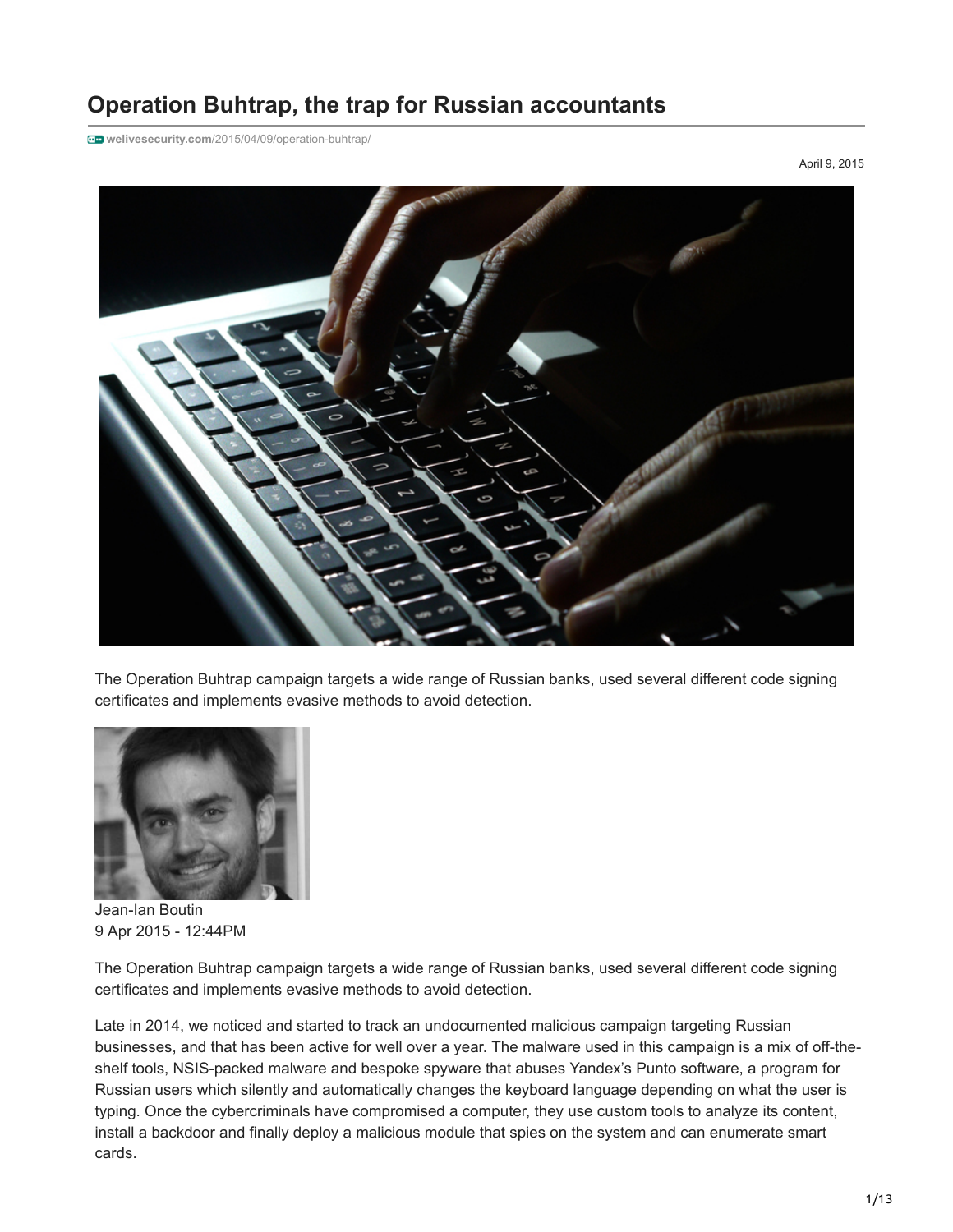The campaign targets a wide range of Russian banks, uses several different code signing certificates and implements evasive methods to avoid detection. As explained later, we believe this campaign is financiallymotivated and that it targets accounting departments in Russian businesses. Operation Buhtrap is a mix of two words: "Buhgalter" and "trap". "Buhgalter" means "accountant" in Russian.

This campaign is of particular interest as the techniques used by these cybercriminals are often associated with targeted attacks and not generally used by financially-motivated cybercriminals. Although we believe it to be a different campaign, it shares some similarities with [Anunak/](https://www.fox-it.com/en/files/2014/12/Anunak_APT-against-financial-institutions2.pdf)[Carbanak](https://securelist.com/blog/research/68732/the-great-bank-robbery-the-carbanak-apt/) in terms of techniques, tactics and procedures it uses. In this blog post, we will cover this campaign, its targets, and the tools used by these criminals.

# **Targets**

The cybercriminals behind this campaign are installing their software only on computers that have Russia as their default Windows locale. The infection vector we have seen consists of Microsoft Word documents sent as email attachments that exploit [CVE-2012-0158,](https://web.nvd.nist.gov/view/vuln/detail?vulnId=CVE-2012-0158) a [vulnerability in Microsoft Word](https://technet.microsoft.com/en-us/library/security/ms12-027.aspx) that was patched three years ago. The images below show two of the decoy documents used in this campaign. The first document, titled "Счет № 522375-ФЛОРЛ-14-115.doc" mimics an invoice. The second, aptly titled "kontrakt87.doc", copies a generic telecommunications service contract from MegaFon, a large Russian mobile phone operator.

|                                 | Исполнитель:          | ООО НПП "Стройинжиниринг"                                                                                                                |                                                                                         |                        |                                                                                     |                        |
|---------------------------------|-----------------------|------------------------------------------------------------------------------------------------------------------------------------------|-----------------------------------------------------------------------------------------|------------------------|-------------------------------------------------------------------------------------|------------------------|
| Annec:                          |                       | 629300, ЯНАО, г. Новый Уренгой, ул. Глухариная, 2/4, левое крыло                                                                         |                                                                                         |                        |                                                                                     |                        |
| Тел/факс:                       | Банковские реквизиты: | (3494) 24-44-01; 24-44-02                                                                                                                |                                                                                         |                        |                                                                                     |                        |
| Получатель:<br>ИННИЯТИТ:        |                       | ООО НПП "Стройинжинидинг"<br>8904043570/890401001                                                                                        |                                                                                         | <b>P/cy</b>            | 40702810600000001323                                                                |                        |
|                                 |                       | г. Новый Уренгой                                                                                                                         | Банк получателя: ф-л ГПБ (ОАО) в г.Новый Уренгой Тюменская обл БИК<br>047195753<br>K/cч |                        | 30101810700000000753                                                                |                        |
| Заказчик:<br>Адрес:<br>Телефон: |                       | Общество с ограниченной ответственностью "Теле МИГ"<br>629300, ЯНАО, г. Новый Уренгой, ул. Таежная, д.78<br>22-22-22, 22-22-27, 22-22-25 |                                                                                         |                        |                                                                                     | Bankyma: RUB           |
| No                              |                       | Наименование товара                                                                                                                      | Единица<br>измере-<br>HMR                                                               | Konu-<br><b>MOCTBO</b> | Цена                                                                                | Сумма                  |
|                                 |                       | Оказание услуг по организации повышения<br>квалификации ИТР по договору N#18 от<br>13.03.2014 г. по теме: "Электроснабжение"             | yen.                                                                                    | 3                      | 12 000.00                                                                           | 36 000,00              |
|                                 |                       |                                                                                                                                          |                                                                                         |                        | <b>ИТОГО</b><br>НДС не предусмотрен (п.2 ст.346.11 гл.26.2 НК РФ)<br>Boero к оплате | 36 000.00<br>36 000.00 |
|                                 | Заместитель директора |                                                                                                                                          |                                                                                         |                        | О.Н. Буксирнова                                                                     |                        |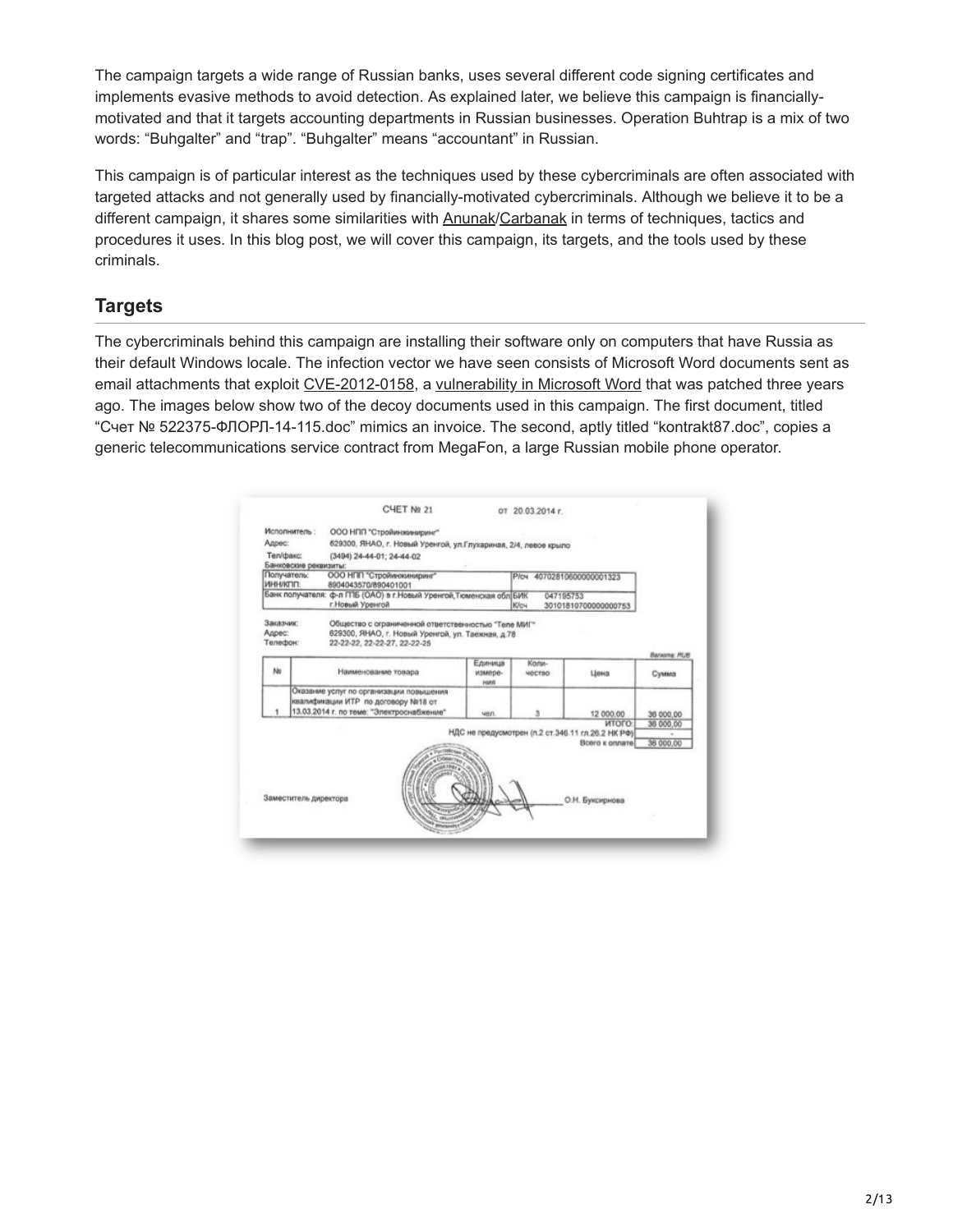

The content of the decoy documents we've examined, the tactics and tools used, the references to business applications contained in some modules, as well as some of the malicious domain names that were used in this campaign, all lead us to believe that Russian businesses are their primary target.

If we take it into consideration that some of the Command and Control (C&C) domain names are very similar to some accounting forums or specialized websites, and that the malware contains references to software tools and banking applications commonly used in accounting departments, we can infer that workers belonging to this department are the most likely primary targets.

The tools deployed on the victim's computer allow them to control it remotely and to record the user's actions. The malware allows the criminals to install a backdoor, attempt to obtain the account password, and even create a new account. They also install a keylogger, a clipboard stealer, a smart card module, and have the capability to download and execute additional malware.

Our telemetry for the malware families linked to this campaign is shown below. Most detections we have for these threats are located in Russia. Our telemetry also shows that the tools used by this campaign are not widespread. This reinforces our assumption that these attackers are likely focusing primarily on businesses.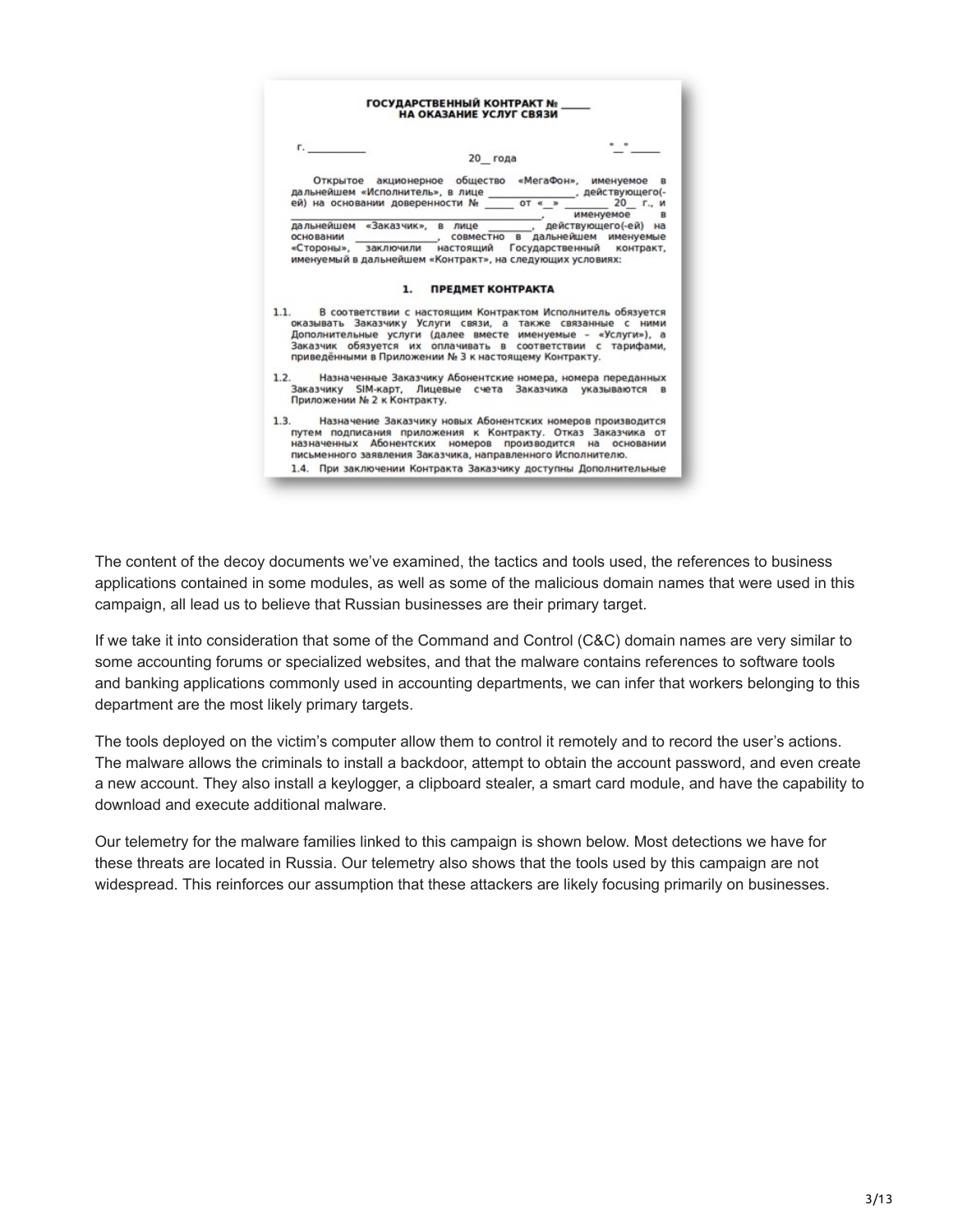

# **Installation Overview**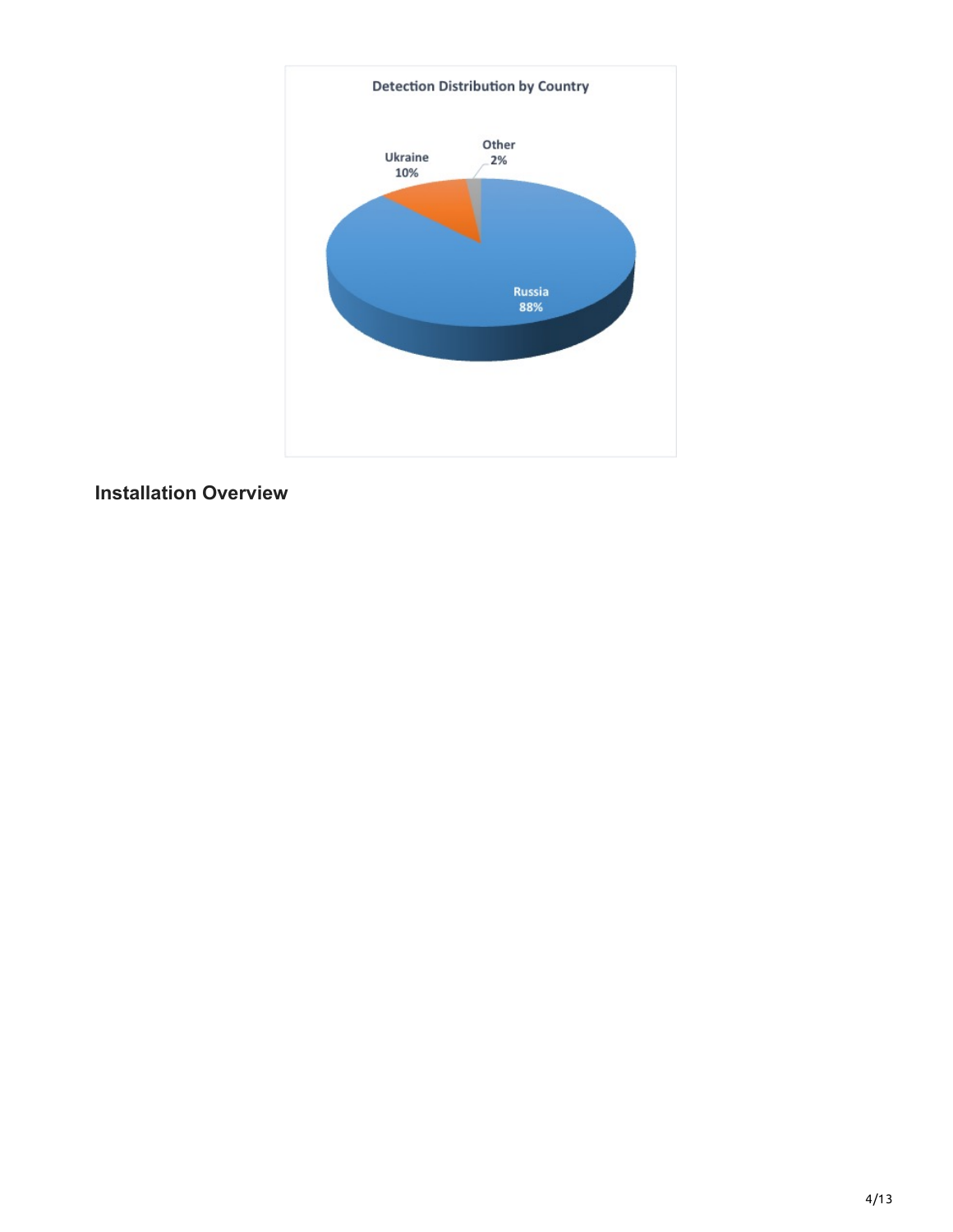

If the user opens the malicious attachments on a vulnerable system, an NSIS-packed trojan downloader will be dropped and executed. It will make several checks on the machine, first looking for malware researcher tools or evidence that the malware is run in a virtual machine, exiting if it finds any. It will also check whether the Windows locale is Russian (1049) and uses "FindFirst/NextUrlCacheEntry" and registry key "Software\Microsoft\Internet Explorer\TypedURLs" to know whether URLs matching the following patterns were visited on the computer:

| *ICPortaISSL         | *ibank              | *i-elba                 |
|----------------------|---------------------|-------------------------|
| *sib.taatta.net      | *ibrs               | *clbank.minbank.ru      |
| *isfront.priovtb.com | *iclient            | *chelindbank.ru/online/ |
| *ISAPIgate.dll       | *e-plat.mdmbank.com | *uwaqb                  |
| *bsi.dll             | *sberweb.zubsb.ru   | *wwwbank                |
| *PortalSSL           | *ibc                | *dbo                    |
| *IIS-Gate dll        | *elbrus             | *ib                     |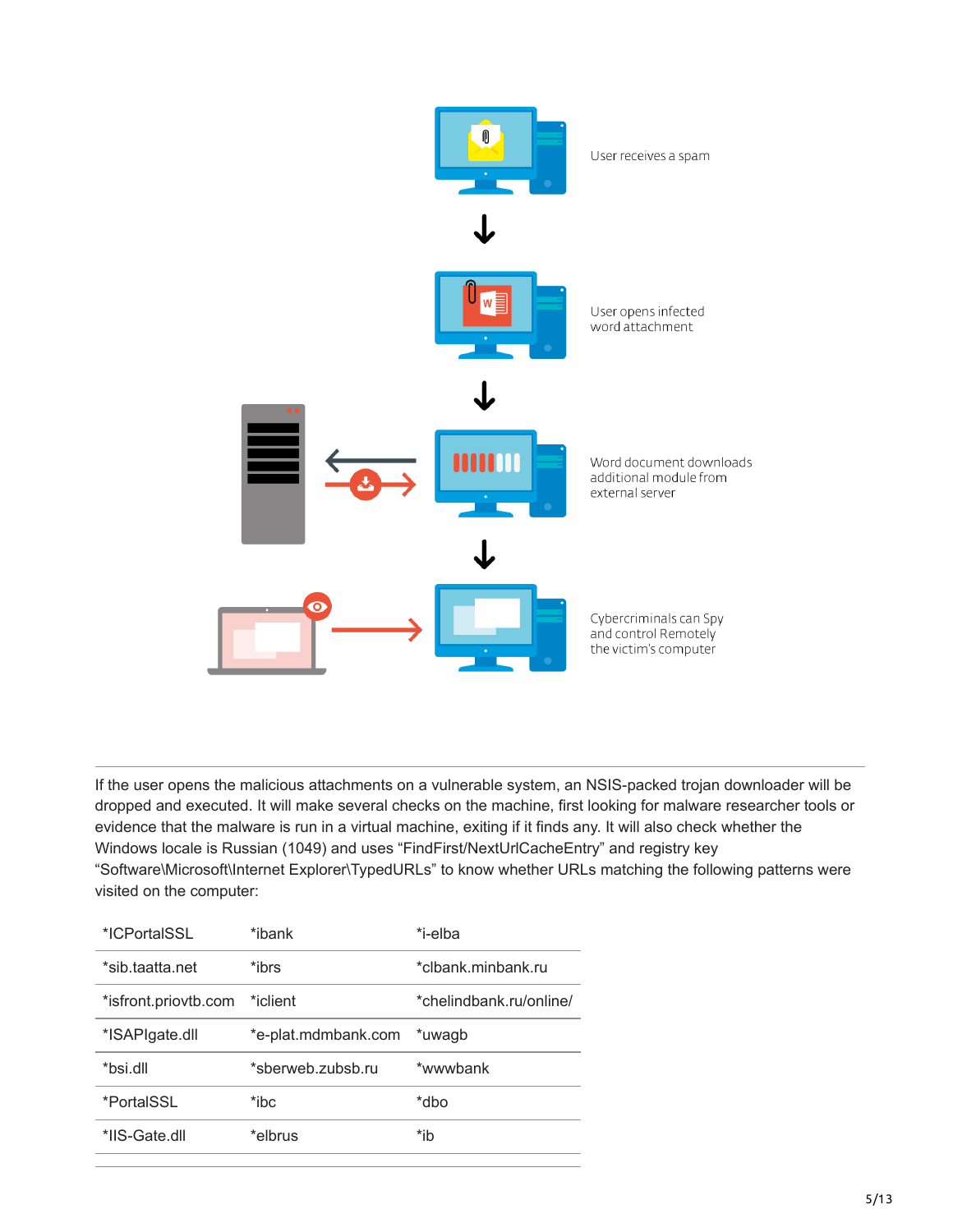#### \*beta.mcb.ru

| It will also check to see if any of the applications below is running on the machine: |
|---------------------------------------------------------------------------------------|
|---------------------------------------------------------------------------------------|

| ip-client.exe          | pkimonitor.exe       | BC_Loader.exe   | CbShell.exe             | Bankline.EXE            |
|------------------------|----------------------|-----------------|-------------------------|-------------------------|
| prclient.exe           | pmodule.exe          | Client2008.exe  | clb.exe                 | GeminiClientStation.exe |
| rclient.exe            | pn.exe               | IbcRemote31.exe | CliBank.exe             | _ClientBank.exe         |
| saclient.exe           | postmove.exe         | _ftcgpk.exe     | CliBankOnlineEn.exe     | <b>ISClient.exe</b>     |
| <b>SRCLBClient.exe</b> | productprototype.exe | scardsvr.exe    | CliBankOnlineRu.exe     | cws.exe                 |
| twawebclient.exe       | quickpay.exe         | CL_1070002.exe  | CliBankOnlineUa.exe     | CLBANK.EXE              |
| vegaClient.exe         | rclaunch.exe         | intpro.exe      | client <sub>2.exe</sub> | IMBLink32.exe           |
| dsstart.exe            | retail.exe           | UpMaster.exe    | client <sub>6.exe</sub> | cbsmain.dll             |
| dtpaydesk.exe          | retail32.exe         | SGBClient.exe   | clientbk.exe            | GpbClientSftcws.exe     |
| eelcint.exe            | translink.exe        | el_cli.exe      | cintstr.exe             | Run.exe                 |
| elbank.exe             | unistream.exe        | MWClient32.exe  | clntw32.exe             | SGBClient.exe           |
| etprops.exe            | uralprom.exe         | Adirect.exe     | contactng.exe           | sx_Doc_ni.exe           |
| eTSrv.exe              | w32mkde.exe          | Bclient.exe     | Core.exe                | icb_c.exe               |
| ibconsole.exe          | wclnt.exe            | bc.exe          | cshell.exe              | Client32.exe            |
| kb_cli.exe             | wfinist.exe          | ant.exe         | cyberterm.exe           | BankCl.exe              |
| KLBS.exe               | winpost.exe          | arm.exe         | client.exe              | ICLTransportSystem.exe  |
| KlientBnk.exe          | wupostagent.exe      | arm_mt.exe      | cncclient.exe           | <b>GPBClient.exe</b>    |
| Ifcpaymentais.exe      | Zvit1DF.exe          | ARMSH95.EXE     | bbclient.exe            | CLMAIN.exe              |
| loadmain.exe           | budget.exe           | asbank_lite.exe | EximClient.exe          | ONCBCLI.exe             |
| Ipbos.exe              | CB.exe               | bank.exe        | fcclient.exe            | CLBank3.exe             |
| mebiusbankxp.exe       | cb193w.exe           | bank32.exe      | iscc.exe                | rmclient.exe            |
| mmbank.exe             | cbank.exe            | bbms.exe        | kabinet.exe             | FcolseOW.exe            |
| pcbank.exe             | cbmain.ex            | bk.exe          | SrCLBStart.exe          | RkcLoader.exe           |
| pinpayr.exe            | CBSMAIN.exe          | BK_KW32.EXE     | srcbclient.exe          | uarm.exe                |
| Pionner.exe            |                      | bnk.exe         | Upp_4.exe               | nlnotes.exe             |

The list of processes is quite exhaustive and does not contain only banking applications. It includes, for example, "scardsvr.exe" which is Microsoft's SmartCard reader. This makes sense knowing that this malware has smartcard reader capabilities. On the other hand, some processes are hard to identify and might be there for opportunistic reasons.

If all the requirements are met, the final stage is to download an additional file that contains all the modules used by the cybercriminal to spy on the victim.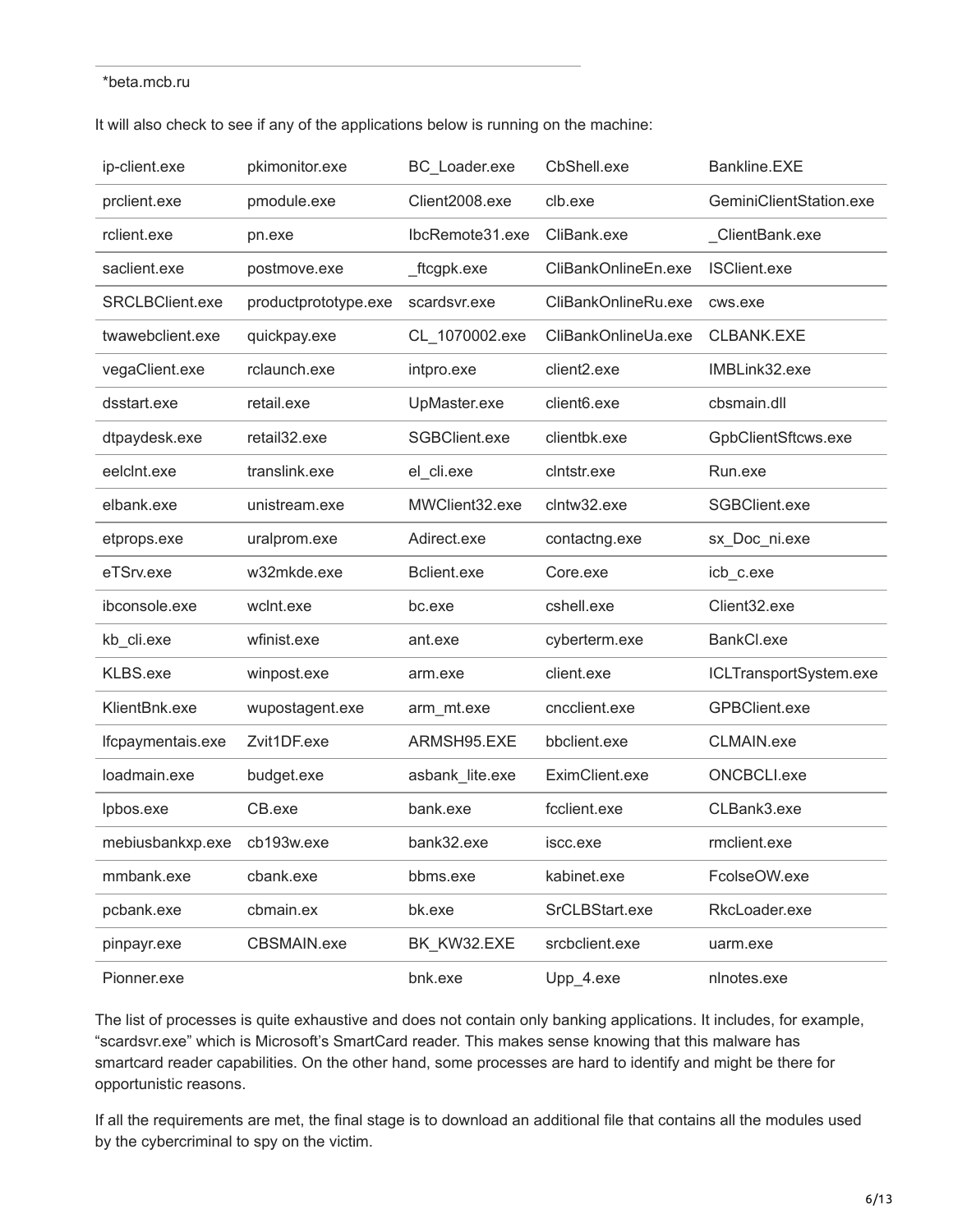Interestingly, the downloaded archive may differ depending on the results of the checks above. In one of the earlier version of the NSIS-packed downloader we analyzed, there exist two different archives that can be downloaded from the C&C: one malicious and one benign.

One of the benign archives we downloaded ultimately installed the Windows Live Toolbar. Although the means to install the software was malicious, the final payload wasn't. These tactics were probably put in place to fool automatic processing systems: since a payload was downloaded, the system could be fooled into thinking that this is the end of the story.

The archive downloaded by the NSIS-packed dropper is a 7z self-extracting executable and contains different modules, all distributed as 7z password-protected archives. This downloaded archive contains the different modules used by this campaign. The picture below better describes the overall installation process and shows the different modules.

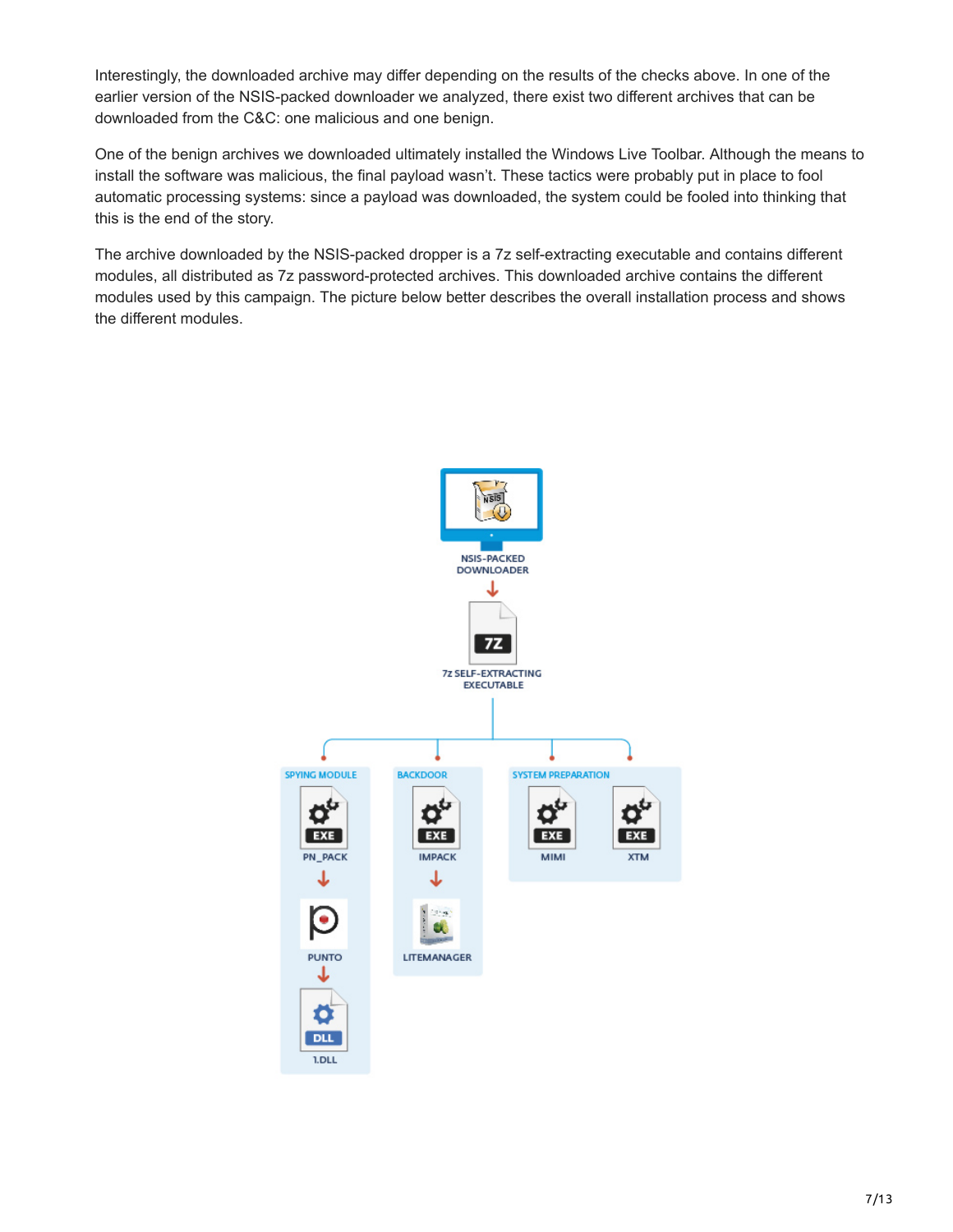While the different modules have very different purposes, they are all similarly packaged and a lot of them are signed with a valid code-signing certificate. We found four different certificates used since the campaign started, all registered to companies in Moscow. We of course notified the certificate issuer to have them revoked.

|                    | Digital Signature Information       |                    |
|--------------------|-------------------------------------|--------------------|
|                    | This digital signature is OK.       |                    |
|                    |                                     |                    |
| Signer information |                                     |                    |
| Name:              | Stroi-Tekh-Sever                    |                    |
| E-mail:            | Not available                       |                    |
| Signing time:      | Monday, October 20, 2014 5:20:05 AM |                    |
|                    |                                     |                    |
|                    |                                     | View Certificate   |
|                    |                                     |                    |
|                    |                                     |                    |
|                    |                                     |                    |
| Countersignatures  | Name of signer: E-mail address:     | Timestamp          |
|                    | Symantec Time  Not available        | Monday, October 20 |
|                    |                                     | Details            |

The table below lists the different certificates that were found linked to this campaign. We believe they were all fraudulently obtained.

| <b>Company name Validity</b> |                                        | <b>Serial and Thumbprint</b>                                                                                       |
|------------------------------|----------------------------------------|--------------------------------------------------------------------------------------------------------------------|
| Stroi-Tekh-Sever             | 09/25/2014 to 09/26/2015               | Serial: 07 ac 7c a0 d1 69 d7 d3 86 ee 08 01 19 95 99 f2<br>Thumbprint: cf5a43d14c6ad0c7fdbcbe632ab7c789e39443ee    |
| Flash                        | 12/18/2014 to 12/19/2015               | Serial: 57 a8 f7 1c 7e 2b 97 8c 71 60 ba 07 5e ca b4 6c<br>Thumbprint: e9af1f9af597a9330c52a7686bf70b0094ad7616    |
|                              | OOO "Techcom" 12/22/2014 to 12/23/2015 | Serial: 00 e9 fb cb 1b c3 8b 66 8d 9e ba a4 73 11 76 01 41<br>Thumbprint: 3e1a6e52a1756017dd8f03ff85ec353273b20c66 |
| Torg-Group                   | 10/30/2014 to 10/31/2015               | Serial: 13 01 47 51 84 46 19 e6 b5 7f de ca 34 e6 04 aa<br>Thumbprint: efad94fc87b2b3a652f1a98901204ea8fbeef474    |

All the modules that make up this threat share a common install procedure. They are all 7z self-extracting executables that first decompress a password-protected archive and then execute an **install.cmd** file. The following is the first install.cmd file that gets invoked after the first module has been downloaded and executed: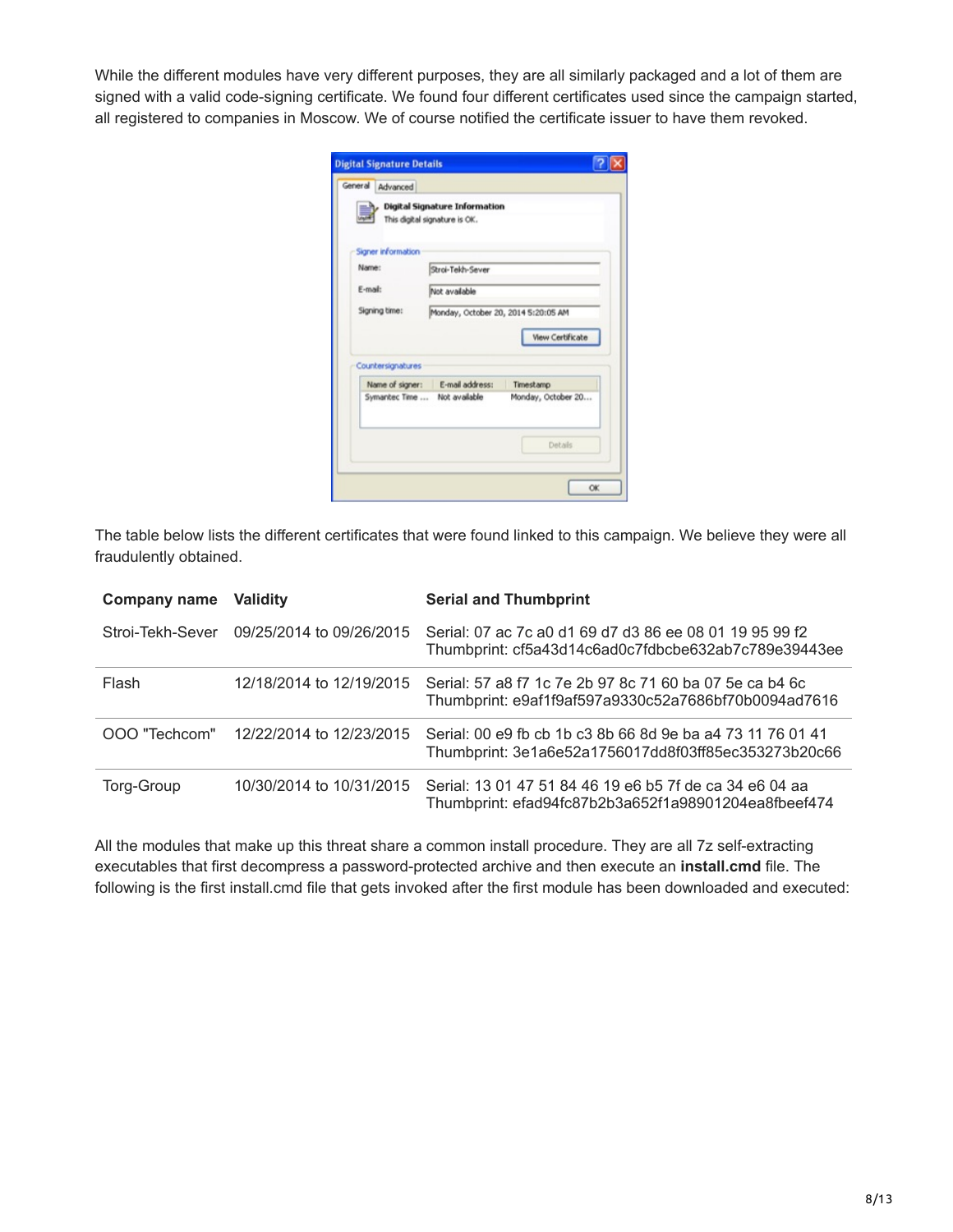

The install.cmd file will then install the malware or run the various tools, but will first learn more about the machine it is about to compromise, especially about the account privileges it currently has and which version of Windows is installed.

If administrator privileges are required and malware is run on a limited account, it uses two different techniques to attempt privilege escalation.

The first approach uses two files, l1.exe and cc1.exe, which implement a variant of the trick used in the leaked Carberp source code. It copies cryptbase.dll to %USERPROFILE%, patches it so that it launches the malware on execution and packs it as a MSU file. Finally, it uses wusa.exe to copy it to the system directory before launching it. The other technique exploits CVE-2013-3660. Each module that requires privilege escalation has a 32- and 64-bit version of this exploit. If gaining administrator privileges is required, the install.cmd file will try to use either of these techniques to escalate privileges locally in order to install the different modules.

While tracking this campaign, we downloaded different overall packages. Interestingly, the modules they contained were not the same. This leads us to believe that different targets might receive different modules.

### **System Preparation – mimi.exe and xtm.exe**

This module will try to:

- Recover account passwords
- Enable remote desktop service
- Create a new account on the compromised computer

**mimi.exe** includes a modified version of [Mimikatz,](https://github.com/gentilkiwi/mimikatz) a well-known open source tool allowing password recovery for users logged in a Windows system. Both the 32- and 64-bit versions of the tools are included in the executable resources. While the account password recovery functionality is still there, the executable was modified to remove the user interaction part of the tool. The executable is also modified so that when run, it will invoke in succession the "privilege::debug" and "sekurlsa:logonPasswords" commands, effectively compromising the current local account password.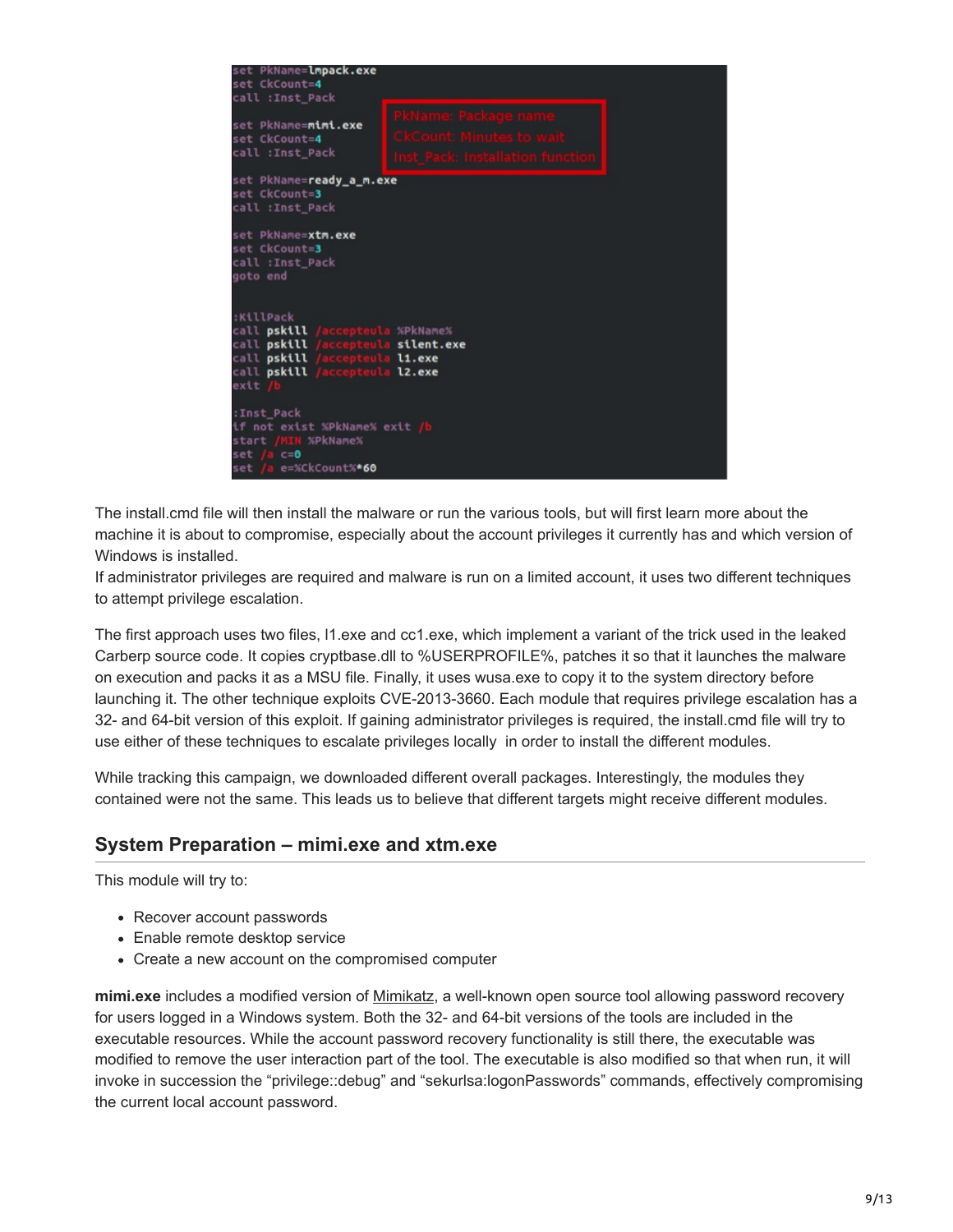**xtm.exe** has different behavior to reach its goals depending on which Windows version it is run. In WinXP, it has scripts that will enable remote desktop services and try to create a new account. These steps are required to give the malware authors full control over the compromised system. **xtm.exe** will also change system settings, to allow multiple users to be logged on to the computer at the same time. The screenshot below shows an example of the type of commands run on a WinXP machine.

| ""sc.exe" failure dcomlaunch reset= 60 actions= """          |  |
|--------------------------------------------------------------|--|
| ""taskkill.exe" /f /fi "modules eq termsrv.dll""             |  |
| ""sc.exe" config TermService start= auto"                    |  |
| ""net.exe" start TermService /y"                             |  |
| ""sc.exe" config DcomLauch start= auto"                      |  |
| ""sc.exe" config fastuserswitchingcompatibility start= auto" |  |
| ""net.exe" start fastuserswitchingcompatibility /y"          |  |
| ""gpupdate.exe" /force"                                      |  |
| ""net.exe" user Hide 123qwe!@# /add"                         |  |

### **Backdoor – lmpack.exe**

This module's sole purpose is to install a backdoor onto the system. It will try to install [LiteManager,](http://en.wikipedia.org/wiki/LiteManager) a third-party tool that allows remote control of a system.



Once this software is installed, it allows the cybercriminals to connect directly to the victim's computer and control it remotely. This software even has a command line option to install the application silently, to create firewall rules, and finally to start LiteManager silently. Of course all these options are abused by the cybercriminals.

# **Spying module – pn\_pack.exe**

This module is responsible for spying on the user and communicating with the C&C. It will first install Punto, software made by Yandex that can automatically change keyboard language as the user types. The cybercriminals are then misusing this software to run the spying module through DLL side loading and are using it to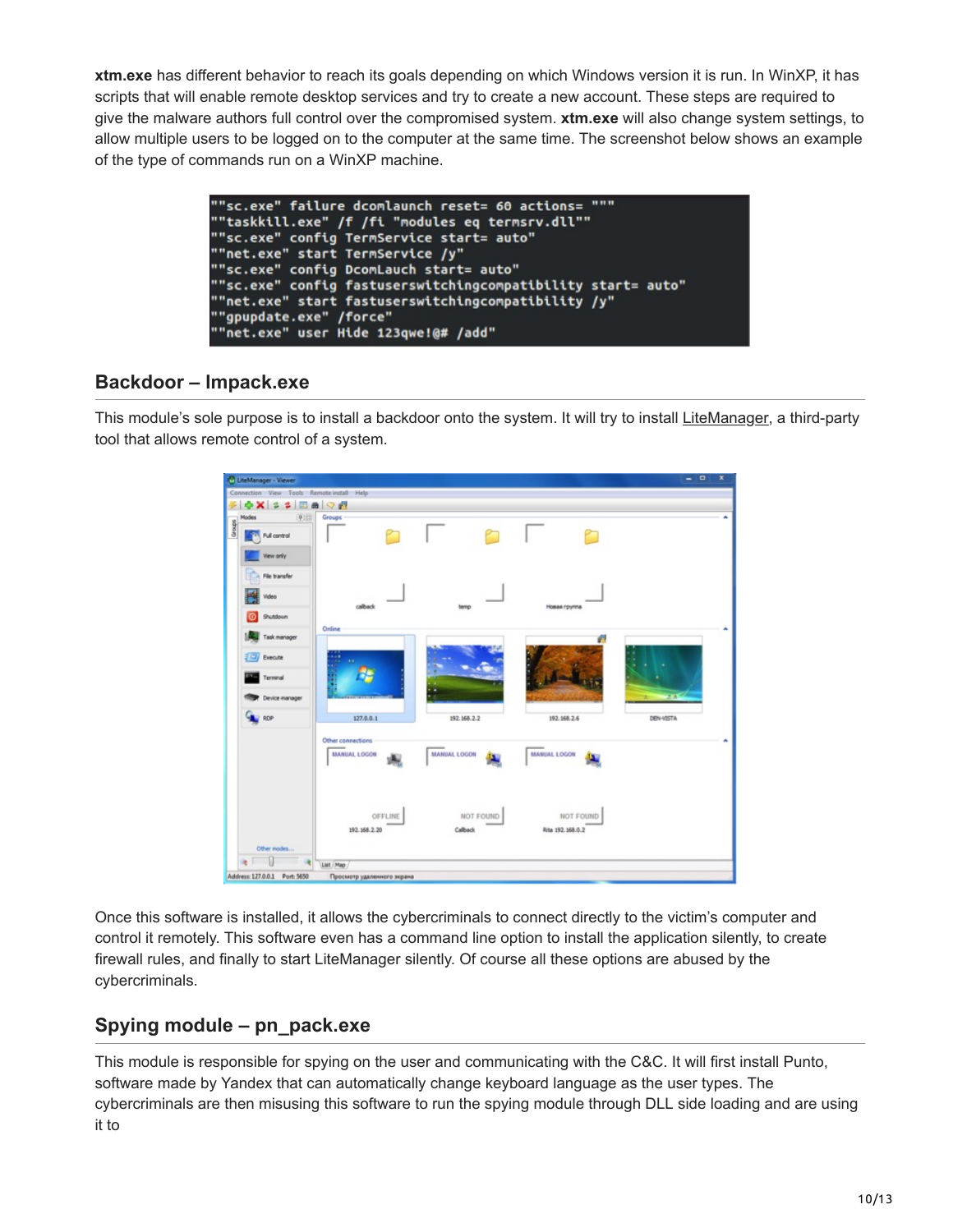- Log all keystrokes and copy clipboard content
- Enumerate smart cards present on the system
- Handle C&C communications

The module that is ultimately responsible for these tasks is an encrypted DLL that is decrypted and loaded into memory at runtime by the Punto process. It launches three threads that will ultimately perform the work outlined above. The fact that Punto is misused by this malware for keylogging purposes is not surprising: several Russian forums detail explicitly how to misuse this application for this purpose.

This module uses RC4 to encrypt its strings as well as its network communication. It will reach out to the C&C every two minutes, transmitting any data that have been stolen from the compromised system. A screenshot of a network communication as well as the different commands that can be received from the server are shown below.



#### **Command Description**

- MZ The data sent is an executable. The banker module will execute it through the CreateProcess API
- LD The data sent is code. The banker module will copy it into executable memory and will execute it by launching a new thread.

As the server commands are sent as a response to a status update from the user, it is not unimaginable that special code will be sent for specific events, such as when a smart card is detected on the system.

Interestingly, in all the banker modules we analyzed (the latest one having a compilation time of January 18<sup>th</sup>), there is a string "TEST\_BOTNET" that is sent in every communication with the C&C. At this point, it is unclear what this means as people and organizations have already been compromised by this malware. As we believe this operation has been ongoing for more than a year, this is intriguing. Perhaps the future holds the answer.

# **Conclusion**

We can imagine the fraudsters operating in this way: they first compromise a single computer in a business by sending a spam and luring the person into opening the attachment.

Once the malware is installed on the victim's computer, the cybercriminals have access to several tools that will help them to first compromise other computers in the company and second, spy on the user and see whether some fraudulent banking transactions can be performed.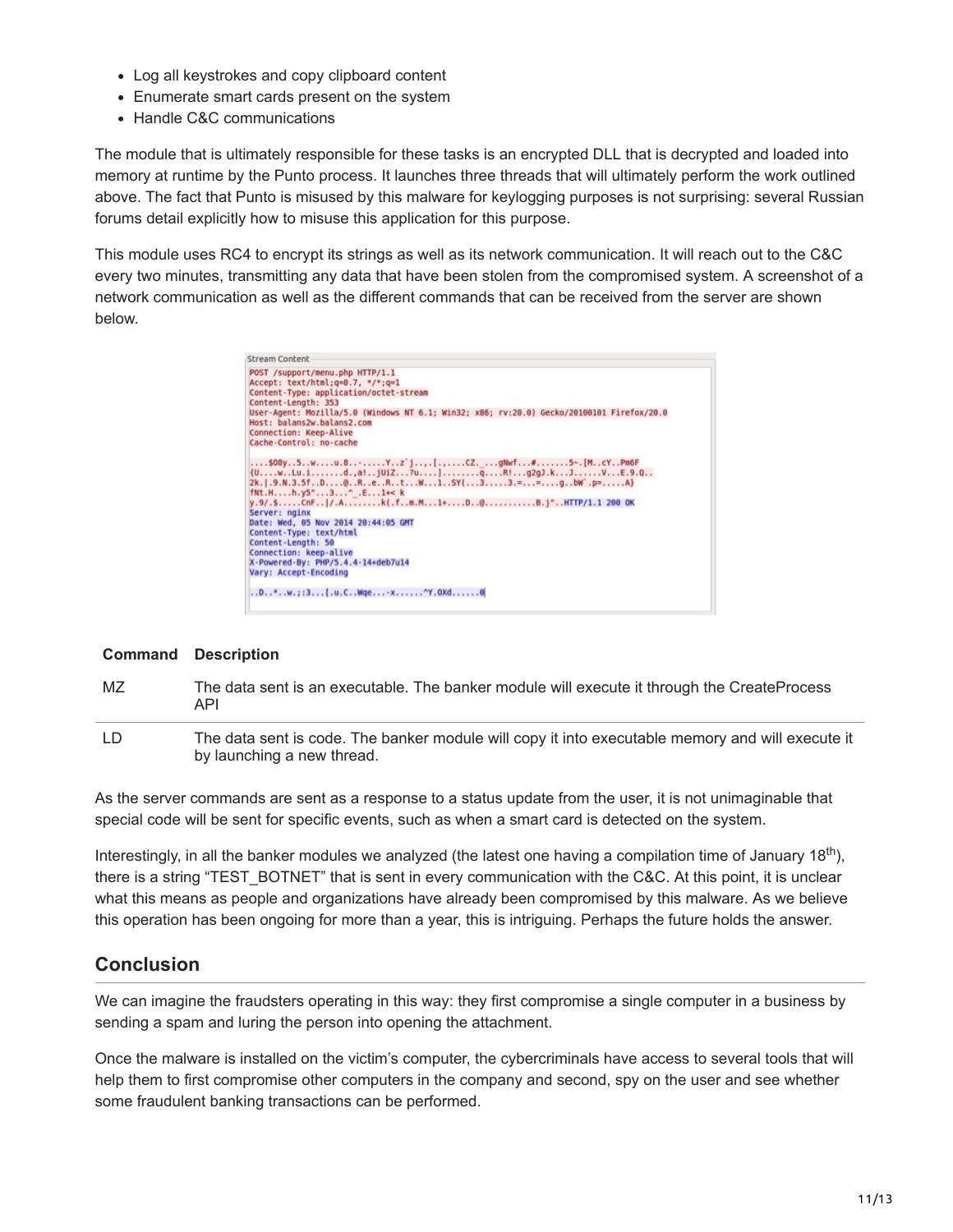While the tools and software used in this campaign are far from being novel, the overall campaign is quite interesting and intriguing: it diverges quite a bit from the traditional banking malware with which we are familiar.

This campaign is using specific tools to reach its goal, akin to what we are accustomed to see in targeted attacks. Seeing a campaign like this, inevitably the **[Anunak](https://www.fox-it.com/en/files/2014/12/Anunak_APT-against-financial-institutions2.pdf)/Carbanak** documented by Fox-IT and Kaspersky comes to mind. Although we believe that this campaign is different, some similarities were observed. The infection vector is similar, it uses a similar modified mimikatz application, and it uses a third-party remote access tool, changes system settings to allow concurrent RDP sessions, and so on.

It will be interesting to see whether this kind of operation will become the norm and if the popularity of traditional banking trojan families will diminish in return.

*Special thanks to Anton Cherepanov and Joan Calvet for their help in this analysis*

#### **Hashes**

| SHA <sub>1</sub>                         | <b>Note</b>               | <b>ESET Detection Name</b>      |
|------------------------------------------|---------------------------|---------------------------------|
| 64b79c92388244a8145bb786ba5f6b7d168fe620 | <b>RTF</b>                | Win32/Exploit.CVE-2012-0158.II  |
| 9d081716e83c3075b2c80bb8806a257eed35929c | NSIS-packed<br>downloader | NSIS/TrojanDownloader.Agent.NQP |
| cac0b41ef7eedcd3a8a5f83f7424c426ca05925c | <b>RTF</b>                | Win32/Exploit.CVE-2012-0158.JW  |
| b29e9611f081197f273c475c5d185d774b2ca3d2 | NSIS-packed<br>downloader | Win32/RA-based.AB               |
| 81b15a774c2fe146aeebaf9c10a5b907e38cdd26 | 7z self-extracting<br>exe | Win32/RA-based.AB               |
| 3a643be0cea73084c6e4e6fe5dd3626e7f54e9ce | 7z self-extracting<br>exe | Win32/RA-based.NBM              |
| ba8168c0b69d345098ebc1c3b7c90ca28097e4ff | Decrypted banker<br>DLL   | <u>Win32/Spy.Agent.ONE</u>      |

### **Indicators of Compromise**

| <b>Indicator</b> | Value                                                                                                                                           |  |
|------------------|-------------------------------------------------------------------------------------------------------------------------------------------------|--|
| C&C Domains      | store.kontur-expres.com<br>balans2w.balans2.com<br>forum.buhonline.info<br>rss.mercurynews.biz<br>topic.buhgalter-info.com<br>help.b-kontur.org |  |
| C&C Hardcoded IP | 91.218.231.79                                                                                                                                   |  |